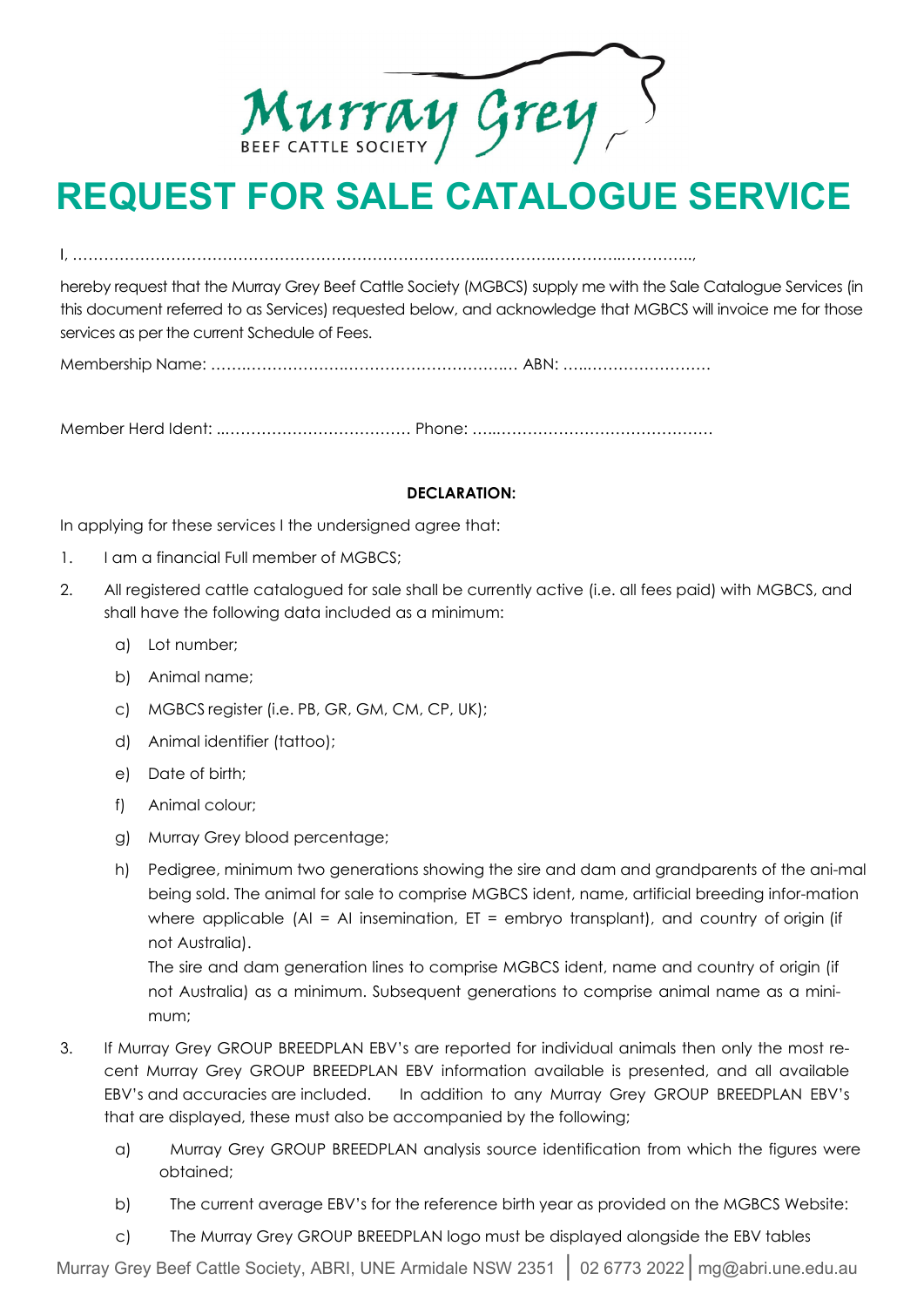Murray Grey

- 4. **The catalogue must be booked 4 weeks prior to required submission to printer date.**
- 5. Where BreedObject \$Index Values are displayed they shall be clearly separated from the EBVs and accuracies and identified as "\$Index Values";
- 6. All of the above data shall be supplied by MGBCS via either pre-printed page formats or electronically downloaded to the printer listed in this application;
- 7. No data provided by MGBCS shall be changed in any way;
- 8. All data supplied by MGBCS in an electronic data file format must be inserted into the template used for the printed catalogue using a 'mail-merge' procedure;
- 9. The catalogue shall be thoroughly proofed by the member prior to final printing and distribution to ascertain its correctness;
- 10. A copy of the printed catalogue shall be submitted to MGBCS immediately after printing;
- 11. Any subsequent errors in the catalogue found following printing and distribution shall be clearly listed in an Addendum provided to all potential buyers registered at or before the sale and announced at the sale;

# **IMPORTANT: Please read this notice carefully as it may effect your legal rights. If you do not understand this notice the Murray Grey Beef Cattle Society highly recommends that you obtain independent advice.**

I shall indemnify the Murray Grey Beef Cattle Society against the full amount of all expenses, losses, damages and costs (including any legal costs and disbursements) in respect of all claims, demands, actions, proceedings, suits and prosecutions relating to my use of the Services including those:

(a) relating to the printing and publishing of all printed material, sale catalogues and addenda in relation to the sale of cattle which may be brought, commenced, or prosecuted against the Murray Grey Beef Cattle Society;

(b) in which I may be involved as a consequence of or relating to or arising from the printing and publishing of all printed material, sale catalogues and addenda in relation to the sale of cattle;

(c) relating to any information or data provided to me by the Murray Grey Beef Cattle Society whether or not arising from a request under this Application;

(d) arising from my breach of any of the conditions of this Application.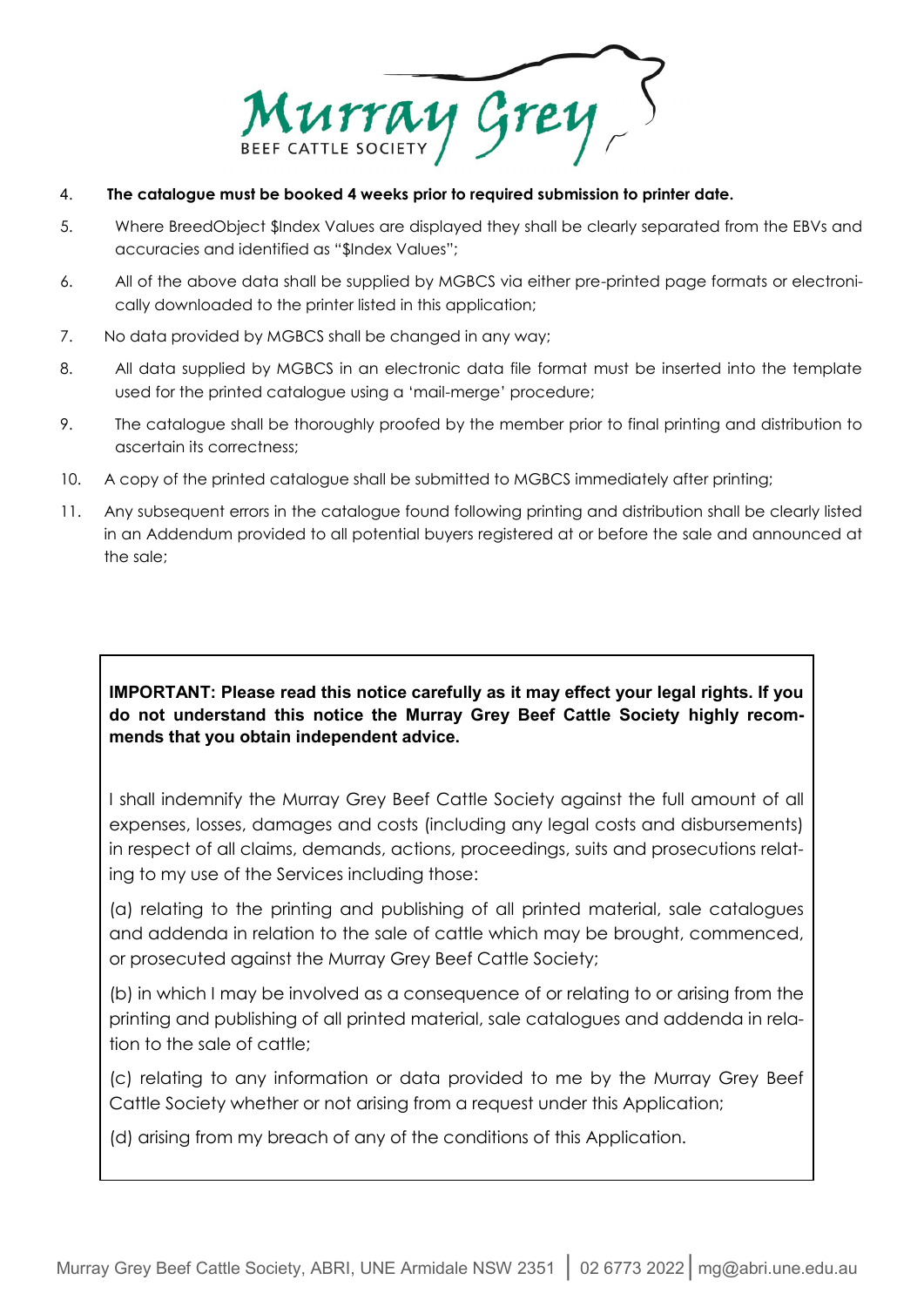

#### **SALE DETAILS:**

| (The name you would like displayed on the website)     |
|--------------------------------------------------------|
|                                                        |
|                                                        |
|                                                        |
|                                                        |
|                                                        |
|                                                        |
|                                                        |
| <b>SERVICES REQUIRED</b> (please tick required option) |

- **o** Sale Catalogue Extract DATA FILE ONLY *(printer to format lot details)***\$5.50** / animal\*
- **o** Sale Catalogue Extract PRE FORMATTED by MGBCS **\$7.70** / animal\*
- **o** Online Sale Catalogue- ONLY hosted on *www.murraygrey.com.au* **\$5.50** / animal\*†
	- *Prices shown are based on animal details being supplied in correct electronic format. If animal details are supplied manually (i.e. on paper), then an additional charge of \$2.20 per animal will apply.*
	- *Online Sale Catalogues are supplied at no cost when request for Sale Catalogue Extract has been made. If Online Sale Catalogue is the only service requested then listed fees apply.*

## **OTHER SERVICES**

Addition of photo to animal listing **\$3.30** / animal Design new catalogue template (for those choosing not to use standard templates) **\$66** / hour